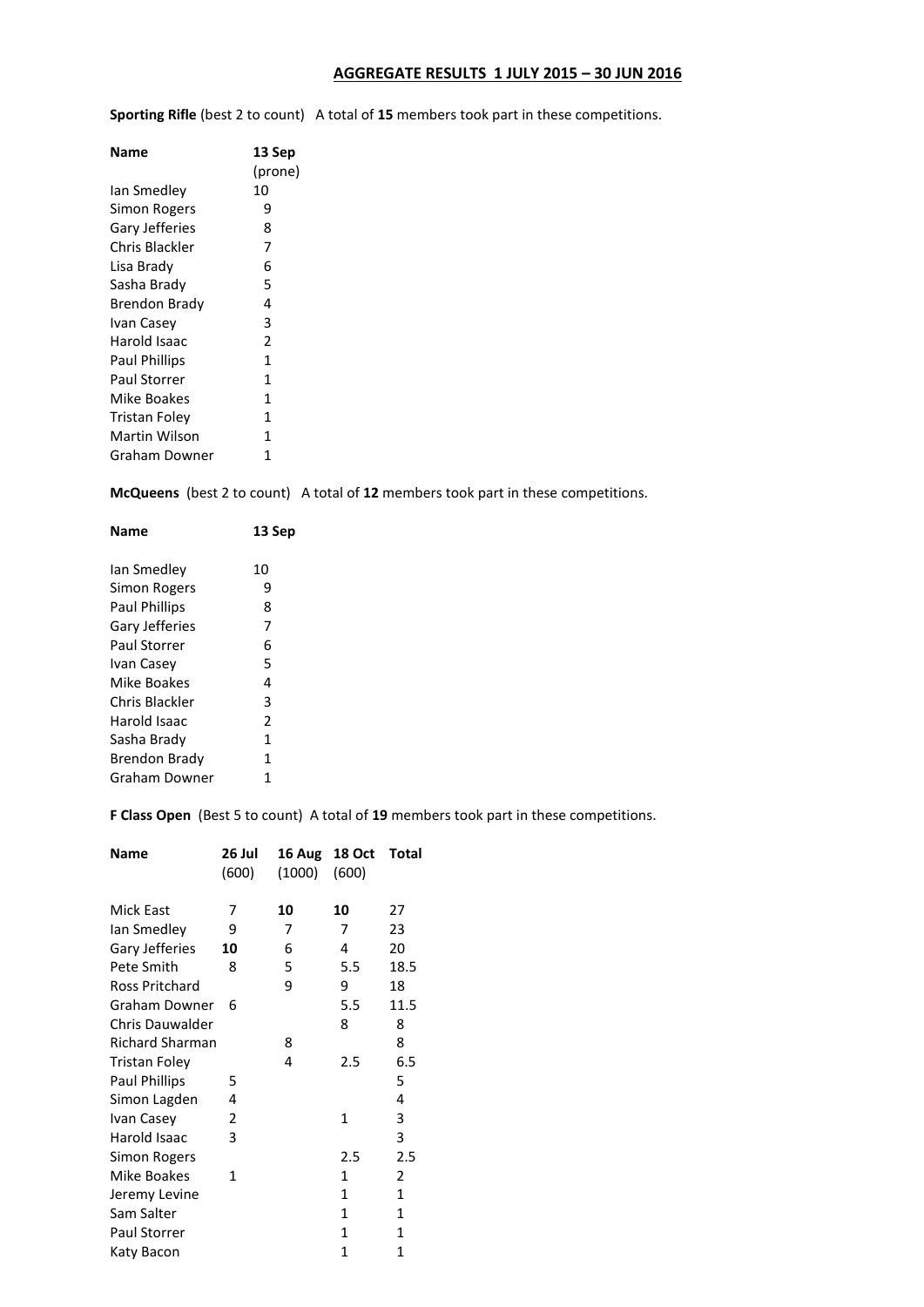**F Class TR** (Best 5 to count) A total of **15** members took part in these competitions.

| Name                 | 26 Jul<br>(600) | 16 Aug<br>(1000) | 18 Oct<br>(600) | Total |
|----------------------|-----------------|------------------|-----------------|-------|
| lan Smedley          | 10              | 10               | 9               | 29    |
| Mick East            | 8               | 8                | 10              | 26    |
| Pete Smith           | 9               | 9                | 8               | 26    |
| <b>Tristan Foley</b> |                 | 4                | 5.5             | 9.5   |
| Graham Downer        | 7               |                  |                 | 7     |
| Gary Jefferies       |                 |                  | 7               | 7     |
| Ivan Casey           | 3               |                  | 3               | 6     |
| <b>Paul Phillips</b> | 6               |                  |                 | 6     |
| <b>Simon Rogers</b>  |                 |                  | 5.5             | 5.5   |
| Simon Lagden         | 5               |                  |                 | 5     |
| Harold Isaac         | 4               |                  |                 | 4     |
| Jeremy Levine        |                 |                  | 4               | 4     |
| Mike Boakes          | 2               |                  | 1               | 2     |
| <b>Paul Storrer</b>  |                 |                  | 2               | 2     |
| Katy Bacon           |                 |                  | $\mathbf{1}$    | 1     |
|                      |                 |                  |                 |       |

**.22 Rimfire - Prone** (Best 8 to count) A total of **16** members took part in these competitions.

| Name                 | 12 Jul | 19 Jul | 9 Aug        | 30 Aug | 20 Sep | 25 Oct | Total          |
|----------------------|--------|--------|--------------|--------|--------|--------|----------------|
|                      |        |        |              |        |        |        |                |
| Ivan Casey           | 9      | 7      | 6            |        | 9      | 9      | 40             |
| Mike Boakes          | 8      | 5      | $\mathbf{1}$ | 9      | 7      |        | 30             |
| James Bowhill        | 10     | 8      |              |        |        | 10     | 28             |
| Harold Isaac         |        | 9      | 4            |        |        |        | 13             |
| Simon Lagden         |        |        |              | 10     |        |        | 10             |
| Julian Mackie        |        |        | 10           |        |        |        | 10             |
| Jason Slater         |        | 10     |              |        |        |        | 10             |
| Lee Tapper           |        |        |              |        | 10     |        | 10             |
| lan Smedley          |        |        | 9            |        |        |        | 9              |
| John Fenston         |        |        |              |        | 8      |        | 8              |
| <b>Thomas Kulitz</b> |        |        | 8            |        |        |        | 8              |
| Simon Porter         |        | 8      |              |        |        |        | 8              |
| Nancy Sheering       |        |        | 7            |        |        |        | 7              |
| <b>Bruce Ellis</b>   |        |        | 5            |        |        |        | 5              |
| Elke Schaub          |        |        | 3            |        |        |        | 3              |
| Noel Smith           |        |        | 2            |        |        |        | $\overline{2}$ |

**.22 Rimfire - Benchrest** (Best 6 to count) A total of **18** members took part in these competitions.

| <b>Name</b>            | 23 Aug | 27 Sep | 1 Nov          | 8 Nov | Total        |
|------------------------|--------|--------|----------------|-------|--------------|
| Mick East              | 10     | 10     | 10             | 10    | 40           |
| Ross Pritchard         | 9      |        | 7              | 9     | 25           |
| Paul Phillips          |        | 6      | 8              | 8     | 22           |
| lan Smedley            |        | 8      | 9              | 5     | 22           |
| <b>Tony Butler</b>     | 3      | 5      | 5              | 4     | 17           |
| <b>Chris Dauwalder</b> | 6      |        | 4              |       | 10           |
| Rod Cotton             |        |        | $\overline{2}$ | 7     | 9            |
| Pete Smith             |        | 9      |                |       | 9            |
| Sam Salter             | 8      |        |                |       | 8            |
| Sasha Brady (J)        | 7      |        |                |       | 7            |
| Harold Isaac           |        | 7      |                |       | 7            |
| <b>Brendon Brady</b>   |        |        | 6              |       | 6            |
| Doug Morley            |        |        |                | 6     | 6            |
| Katy Bacon             | 5      |        |                |       | 5            |
| Simon Lagden           | 4      |        |                |       | 4            |
| <b>Steve Winder</b>    |        |        | 3              |       | 3            |
| Lisa Brady             | 2      |        |                |       | 2            |
| Justin Hayzen          |        |        | 1              |       | $\mathbf{1}$ |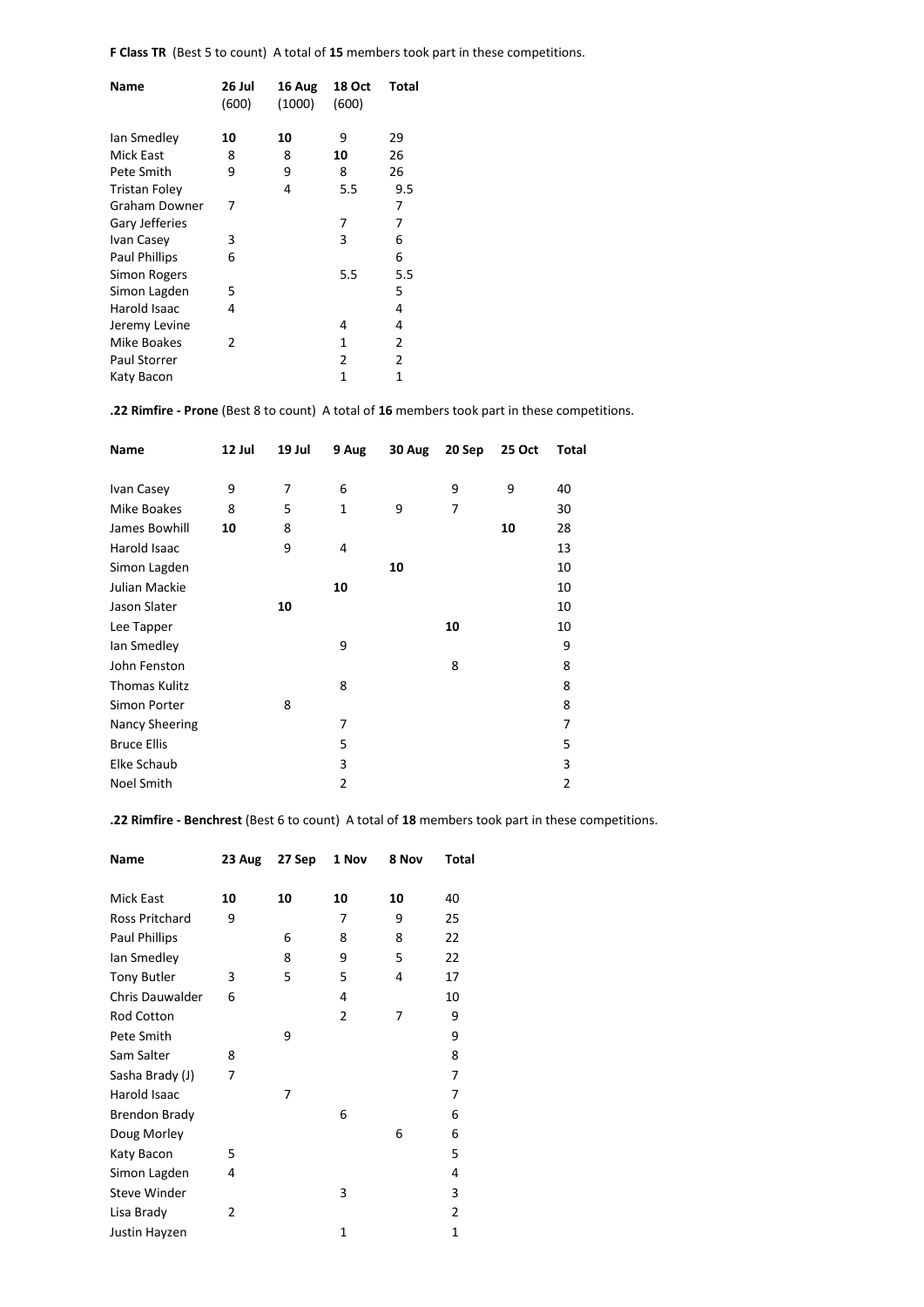**.22 Rimfire – Offhand Precision** (Best 6 to count) A total of **34** members took part in these competitions.

| Name                   | 23 Aug       | 27 Sep       | 1 Nov          | <b>Total</b>   |
|------------------------|--------------|--------------|----------------|----------------|
| <b>Mick East</b>       | 10           | 10           | 10             | 30             |
| Ian Smedley            |              | 8            | 9              | 17             |
| Ed Warden              |              | 9            | 7.5            | 16.5           |
| <b>Chris Dauwalder</b> | 7            |              | 7.5            | 14.5           |
| <b>Steve Mercer</b>    | 8            | 6            |                | 14             |
| <b>Rod Cotton</b>      |              | 6            | 5.5            | 11.5           |
| <b>Ross Pritchard</b>  | 5            |              | 5.5            | 10.5           |
| Matt Mercer            | 9            |              |                | 9              |
| Simon Lagden           | 6            | 1            |                | 7              |
| Sam Salter             |              | 6            |                | 6              |
| John Thornton          | 3            |              | 1.5            | 4.5            |
| Darren Christian       | 4            |              |                | 4              |
| <b>Steve Jugg</b>      |              |              | 4              | 4              |
| <b>Steve Monk</b>      | 2            | 1            | 1              | 4              |
| <b>Paul Phillips</b>   |              | 1            | 3              | 4              |
| Lee Tapper             |              | 4            |                | 4              |
| Mike Boakes            | 1            | $\mathbf{1}$ | 1              | 3              |
| <b>Tony Butler</b>     | 1            | 1            | 1              | 3              |
| Jason Slater           |              | 3            |                | 3              |
| Katy Bacon             | $\mathbf{1}$ |              | $\mathbf{1}$   | $\overline{2}$ |
| Lisa Brady             | $\mathbf{1}$ |              | $\mathbf{1}$   | $\overline{2}$ |
| Pete Smith             |              | 2            |                | $\overline{c}$ |
| Chris Jenks            |              |              | 1.5            | 1.5            |
| <b>Richard Clapp</b>   | 1            |              |                | 1              |
| Emily Monk (J)         | 1            |              |                | 1              |
| Harold Isaac           |              | 1            |                | 1              |
| Geo Maas               |              | 1            |                | 1              |
| <b>Andy Davis</b>      |              | 1            |                | 1              |
| <b>Brian Biggs</b>     |              |              | $\mathbf{1}$   | $\mathbf{1}$   |
| <b>Brendon Brady</b>   |              |              | $\overline{1}$ | $\mathbf{1}$   |
| Justin Hayzen          |              |              | $\mathbf{1}$   | $\mathbf{1}$   |
| <b>Steve Winder</b>    |              |              | 1              | 1              |
| Derek Penfold          |              |              | 1              | 1              |
| John Turnham           |              |              | 1              | 1              |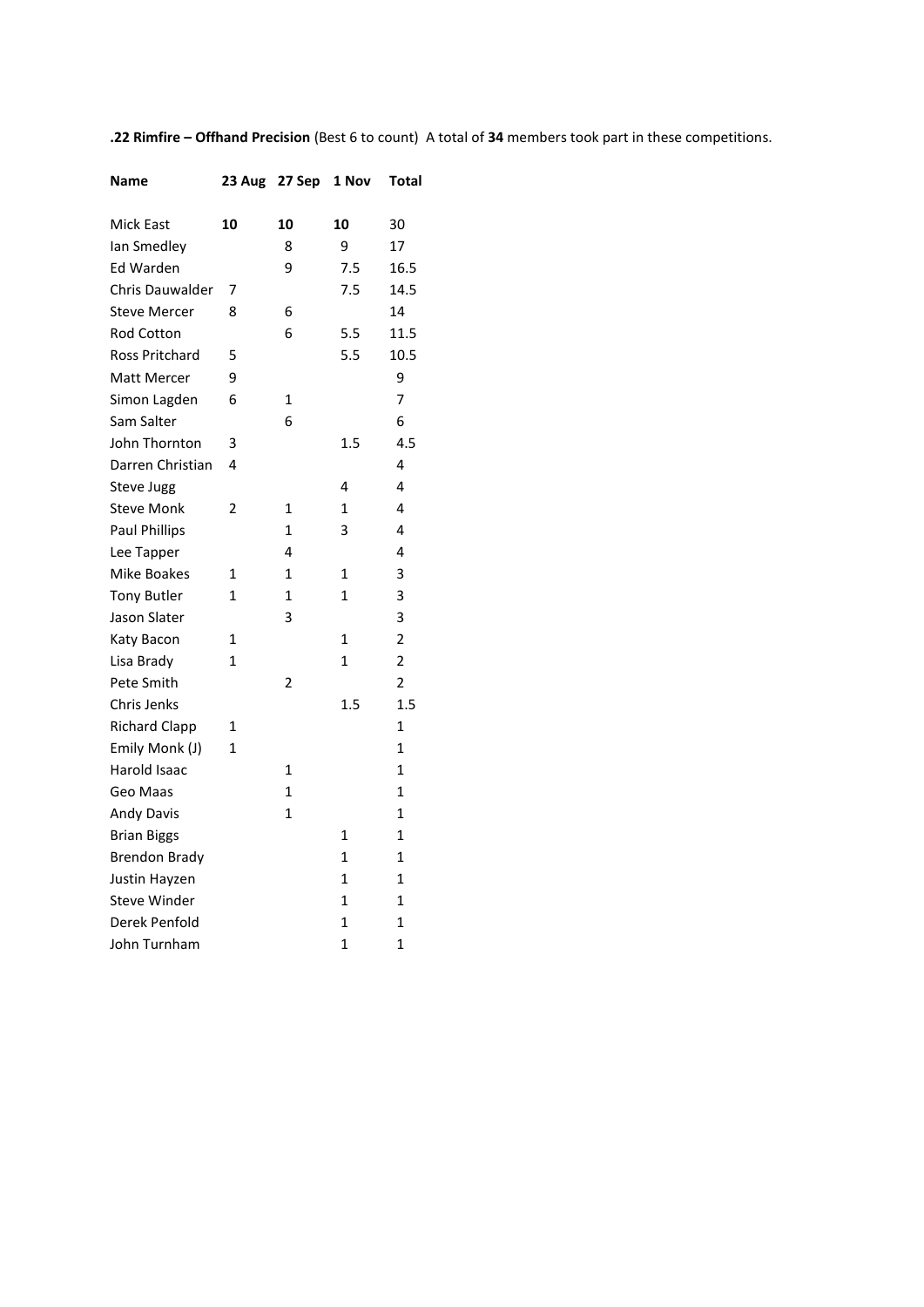| Name                   | 5 Jul        | 23 Aug | 6 Sep          | 27 Sep      | 1 Nov          | Total          |
|------------------------|--------------|--------|----------------|-------------|----------------|----------------|
| Mick East              | 8            | 9      | 1              | 10          | 10             | 38             |
| lan Smedley            | 6.5          |        | 10             | 9           | 4              | 29.5           |
| Ed Warden              |              |        | 8              | 8           | 8              | 24             |
| <b>Chris Dauwalder</b> | 4.5          | 7      | 1              |             | 9              | 21.5           |
| Matt Mercer            | 9.5          | 10     |                |             |                | 19.5           |
| Pete Smith             | 3            |        | 9              | 7           |                | 19             |
| <b>Steve Mercer</b>    | 9.5          | 8      |                |             |                | 17.5           |
| <b>Paul Phillips</b>   | 4.5          |        | 7              | 4           | $\mathbf 1$    | 16.5           |
| Rod Cotton             | 1            |        | 5              | 3           | 7              | 16             |
| Ross Pritchard         | 1            | 6      | 3              |             | $\overline{2}$ | 12             |
| Sam Salter             | 1            | 5      | 6              |             |                | 12             |
| Lee Tapper             |              |        |                | 6           | 5.5            | 11.5           |
| Katy Bacon             |              | 4      | $\overline{2}$ |             | $\mathbf{1}$   | 7              |
| Harold Isaac           | 1            |        | $\mathbf 1$    | 5           |                | 7              |
| Chris Blackler         | 6.5          |        |                |             |                | 6.5            |
| <b>Steve Jugg</b>      |              |        |                |             | 5.5            | 5.5            |
| <b>Brendon Brady</b>   | 1            | 3      |                |             | $\mathbf{1}$   | 5              |
| Chris Jenks            | 2            |        |                |             | 3              | 5              |
| Peter Kiy              |              |        | 4              |             |                | 4              |
| <b>Mike Boakes</b>     | 1            |        |                | $\mathbf 1$ | 1              | 3              |
| Sasha Brady (J)        | 1            | 2      |                |             |                | 3              |
| <b>Tony Butler</b>     |              | 1      |                |             | 1              | $\overline{2}$ |
| Andy Davis             |              |        |                | $\mathbf 2$ |                | $\overline{2}$ |
| <b>Steve Winder</b>    | 1            |        |                |             | 1              | $\overline{2}$ |
| Gary Jefferies         | $\mathbf{1}$ |        |                |             |                | 1              |
| <b>Steve Monk</b>      | 1            |        |                |             |                | $\mathbf 1$    |
| Darren Christian       |              | 1      |                |             |                | 1              |
| Simon Lagden           |              |        | 1              |             |                | 1              |
| <b>Bill Snook</b>      |              |        | $\mathbf 1$    |             |                | $\mathbf{1}$   |
| Geo Maas               |              |        |                | 1           |                | 1              |
| Justin Hayzen          |              |        |                |             | $\mathbf{1}$   | 1              |
| <b>Matt Stares</b>     |              |        |                |             | $\mathbf{1}$   | $\mathbf{1}$   |
| <b>Brian Biggs</b>     |              |        |                |             | $\mathbf{1}$   | $\mathbf{1}$   |
| Jason Vaughan          |              |        |                |             | $\mathbf{1}$   | $\mathbf{1}$   |

**.22 Rimfire - Speed** (Best 8 to count) A total of **34** members took part in these competitions.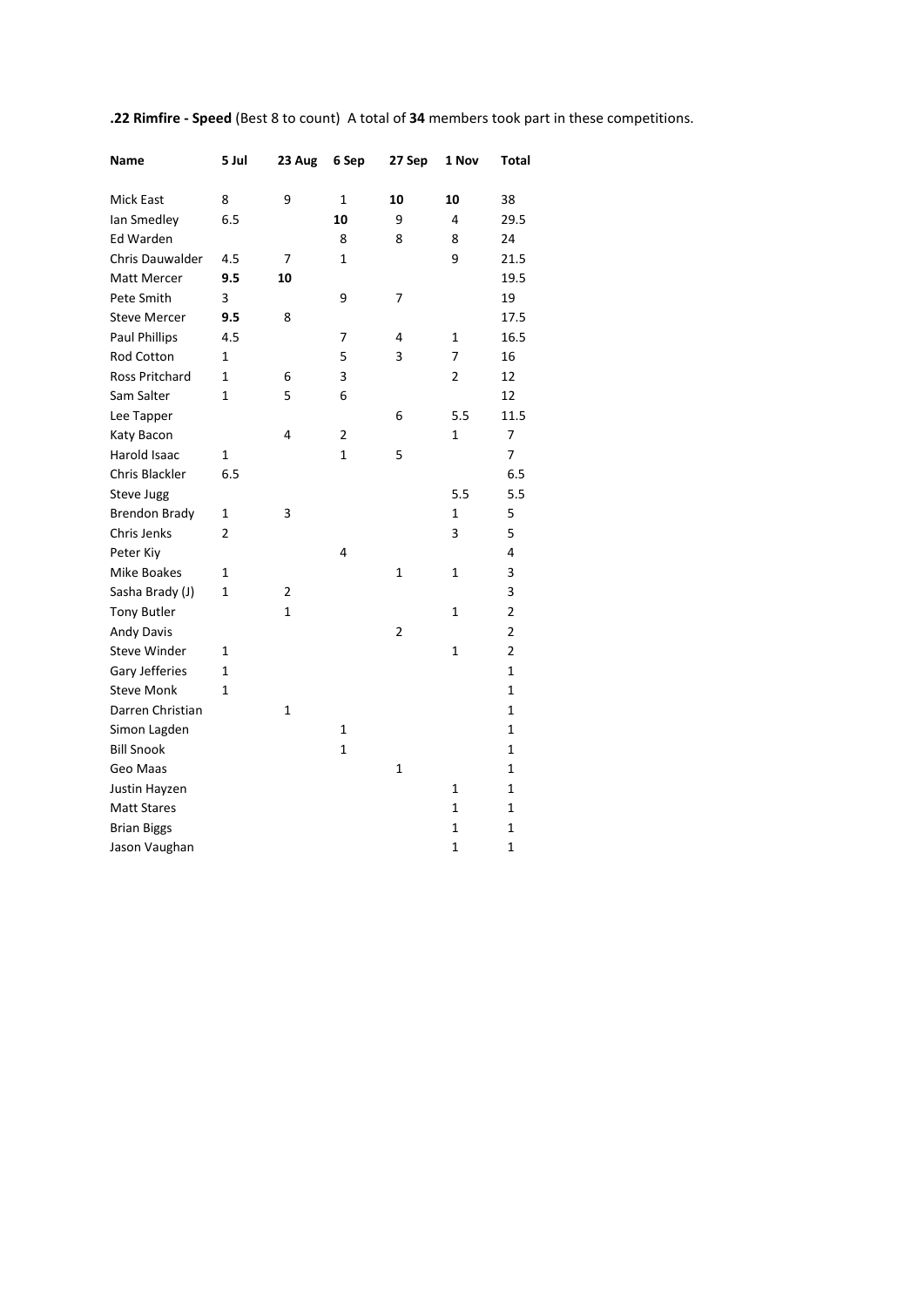| Name                     | 2 Aug | 6 Sep        | 11 Oct       | 8 Nov        | Total          |
|--------------------------|-------|--------------|--------------|--------------|----------------|
| Mick East                | 10    | 10           | 10           | 10           | 40             |
| <b>Steve Mercer</b>      | 8.5   |              | 8            | 8            | 24.5           |
| lan Smedley              |       | 8            | 6            | 7            | 21             |
| Matt Mercer              | 7     |              | 7            | 4.5          | 18.5           |
| John Thornton            | 2.5   | 7            | 3            | 6            | 18.5           |
| Ed Warden                |       | 9            | 9            |              | 18             |
| Pete Smith               | 6     | 1            | 5            |              | 12             |
| <b>Paul Phillips</b>     | 5     | 3.5          | 1            | 1            | 10.5           |
| Jason Slater             | 2.5   | 5.5          |              | 2            | 10             |
| Simon East               |       |              |              | 9            | 9              |
| Chris Blackler           | 8.5   |              |              |              | 8.5            |
| Simon Lagden             | 2.5   | 1            |              | 4.5          | 8              |
| Sam Salter               |       | 3.5          | 3            | 1            | 7.5            |
| <b>Richard Clapp</b>     |       | 5.5          |              |              | 5.5            |
| <b>Ross Pritchard</b>    | 2.5   | $\mathbf{1}$ |              | 1            | 4.5            |
| Mike Boakes              | 1     | 1            | 1            | 1            | 4              |
| Ivan Casey               | 1     | 1            | 1            | 1            | 4              |
| Justin Hayzen            |       |              | 3            | $\mathbf{1}$ | 4              |
| <b>Brian Biggs</b>       |       |              |              | 3            | 3              |
| Harold Isaac             |       | 2            | 1            |              | 3              |
| <b>Brendon Brady</b>     |       |              | $\mathbf{1}$ | 1            | 2              |
| Sasha Brady (J)          |       |              | $\mathbf{1}$ | 1            | $\overline{2}$ |
| Rod Cotton               |       |              | 1            | 1            | 2              |
| Phillip Ludgate          | 1     |              |              | $\mathbf{1}$ | 2              |
| Doug Morley              |       | 1            |              | 1            | 2              |
| <b>Bill Snook</b>        |       | 1            |              | $\mathbf{1}$ | $\overline{2}$ |
| <b>Matt Stares</b>       |       | $\mathbf{1}$ | 1            |              | 2              |
| John Turnham             |       | $\mathbf{1}$ |              |              | 1              |
| <b>Steve Monk</b>        |       | $\mathbf{1}$ |              |              | 1              |
| Mark Westen              |       |              | $\mathbf{1}$ |              | $\mathbf{1}$   |
| Lisa Brady               |       |              | 1            |              | 1              |
| Dave Jamieson            |       |              |              | 1            | 1              |
| Peter Kiy                |       |              |              | 1            | 1              |
| Gary Jefferies           |       |              |              | 1            | 1              |
| <b>Steve Pinkney</b>     |       |              |              | 1            | 1              |
| Elke Schaub<br>Sean Dunn |       |              |              | 1            | 1              |
| <b>Thomas Kulitz</b>     |       |              |              | 1<br>1       | 1<br>1         |
|                          |       |              |              |              |                |

**GR(CF) Offhand Precision** (Best 6 to count) A total of **38** members took part in these competitions.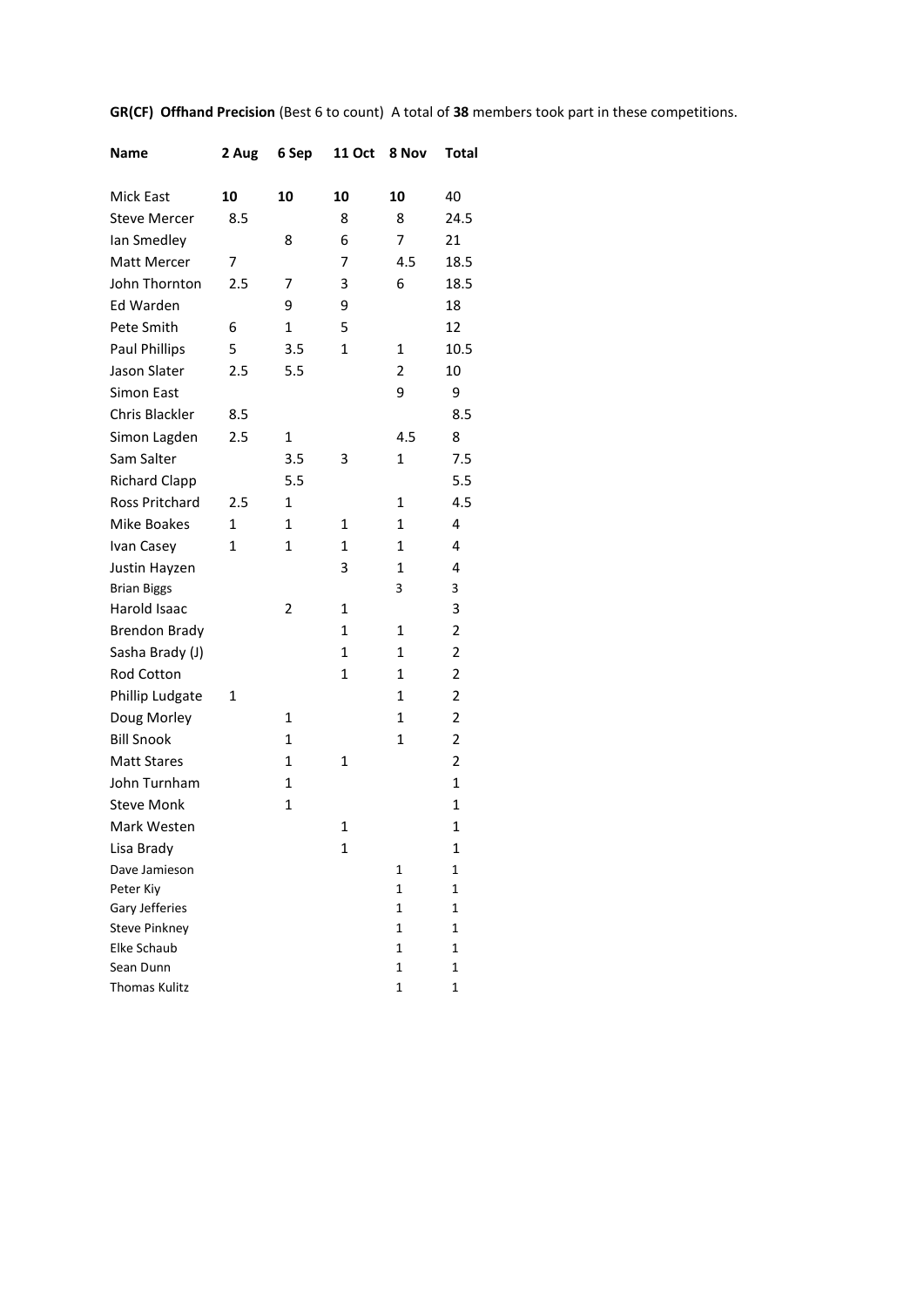| <b>Name</b>            | 5 Jul          | 2 Aug | <b>11 Oct</b> | 8 Nov          | <b>Total</b> |
|------------------------|----------------|-------|---------------|----------------|--------------|
| Mick East              | 10             | 10    | 9.5           | 9              | 38.5         |
| <b>Steve Mercer</b>    | 9              |       | 9.5           | 7              | 25.5         |
| lan Smedley            | 7              |       | 6             | 8              | 21           |
| Pete Smith             | 6              | 9     | 4             |                | 19           |
| <b>Paul Phillips</b>   | 4.5            | 3     | 3             | 6              | 16.5         |
| Matt Mercer            | 8              |       | 8             |                | 16           |
| Sam Salter             |                | 4     | 5             | 5              | 14           |
| <b>Simon East</b>      |                |       |               | 10             | 10           |
| <b>Ross Pritchard</b>  | $\overline{2}$ | 8     |               |                | 10           |
| Lloyd Davy             |                | 6.5   | 1.5           |                | 8            |
| Ed Warden              |                |       | 7             |                | 7            |
| Chris Blackler         |                | 6.5   |               |                | 6.5          |
| Justin Hayzen          |                |       | 1             | 4              | 5            |
| <b>Martin Wilson</b>   |                | 5     |               |                | 5            |
| <b>Chris Dauwalder</b> | 4.5            |       |               |                | 4.5          |
| <b>Rod Cotton</b>      |                |       | $\mathbf{1}$  | 3              | 4            |
| Mike Boakes            | $\mathbf{1}$   |       | $\mathbf{1}$  | $\mathbf{1}$   | 3            |
| Sean Dunn              |                |       | $\mathbf{1}$  | 2              | 3            |
| <b>Steve Monk</b>      | 3              |       |               |                | 3            |
| <b>Brendon Brady</b>   | 1              |       | 1.5           |                | 2.5          |
| Harold Isaac           | 1              |       | $\mathbf{1}$  |                | 2            |
| Chris Jenks            | 1              |       |               |                | 1            |
| <b>Steve Winder</b>    | 1              |       |               |                | 1            |
| <b>Thomas Kulitz</b>   | $\mathbf{1}$   |       |               |                | $\mathbf{1}$ |
| Peter Kiy              |                |       | 1             |                | 1            |
| Mark Westen            |                |       | 1             |                | 1            |
| Simon Lagden           |                |       |               | $\mathbf{1}$   | $\mathbf{1}$ |
| <b>Brian Biggs</b>     |                |       |               | $\overline{1}$ | $\mathbf{1}$ |

**GR(CF) Speed** (Best 8 to count) A total of **28** members took part in these competitions.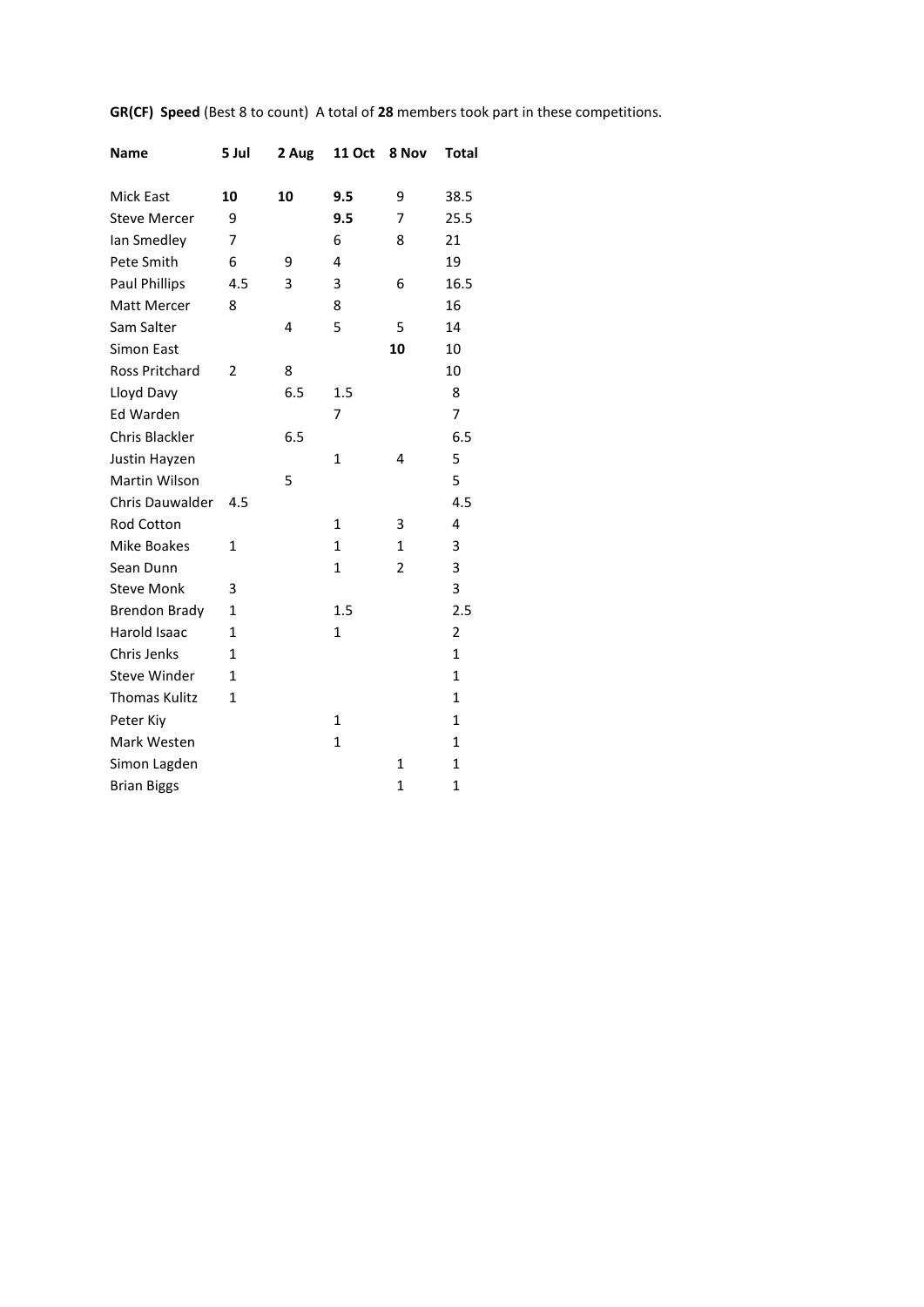## **RANGE BOOKINGS AND COMPETITIONS JANUARY - MARCH 2016**

**Those competitions that feature in the aggregate results are shown in** *italics*

| 3 Jan      | Sun    | Old Sarum                                              | 0930-1430 | (Guests – members only)                                                                                    | Mick |
|------------|--------|--------------------------------------------------------|-----------|------------------------------------------------------------------------------------------------------------|------|
|            |        |                                                        |           | <b>22 rimfire 'Offhand' 25m</b> Zero, then 10 shots in 5 mins (x3). Targets - PL 12s                       |      |
|            |        | .22 rimfire 'Timed & Precision 1'. 30 shots.           |           |                                                                                                            |      |
|            |        | Air rifle Offhand. 20 shots in 15 mins. Tgt $-$ PL 12. |           |                                                                                                            |      |
| 10 Jan     | Sun    | <b>Bisley</b>                                          | 0815-1230 |                                                                                                            | lan/ |
|            |        |                                                        |           | Sporting Rifle at 200yds. 5 sighters plus 10 prone, 5 sitting or kneeling, 5 standing. Anyone unable to    |      |
|            |        |                                                        |           | assume any of the positions may use the next most difficult position ie, if you can't sit or kneel you may |      |
|            |        |                                                        |           | shoot these 5 shots standing. Rucksacks, sticks, bipods (harris type) may be used.                         |      |
|            |        |                                                        |           | McQueen competition. 5 sighters plus 10 shots to score. The target will be exposed for 3 seconds with a    |      |
|            |        | down time of approximately 10 seconds.                 |           |                                                                                                            |      |
|            |        | These competitions are self-marking.                   |           |                                                                                                            |      |
| 17 Jan     | Sun    | Old Sarum                                              | 0930-1430 |                                                                                                            | Mick |
|            |        |                                                        |           | Gallery Rifle (CF) 'Offhand' 25m. Zero, then 10 shots in 5 mins (x3). Targets - PL 12s.                    |      |
|            |        | Gallery Rifle (CF) 'Multi-Target'. 24 shots.           |           |                                                                                                            |      |
|            |        |                                                        |           | 22 rimfire 'Benchrest for score' at 25yds. 25 scored shots and unlimited sighters in 20 mins. Any rifle.   |      |
| 24 Jan     | Sun    | <b>Old Sarum</b>                                       | 0930-1500 | (Guests – enquiry guests only)                                                                             | Mick |
|            |        |                                                        |           | <b>22 rimfire 'Offhand' 25m</b> Zero, then 10 shots in 5 mins (x3). Targets - PL 12s                       |      |
|            |        | .22 rimfire 'America Match'. 30 shots.                 |           |                                                                                                            |      |
| 31 Jan     | Sun    | Andover                                                | 1300-1630 |                                                                                                            |      |
|            | 100yds | .22 prone at 50yds                                     |           |                                                                                                            |      |
|            | 50yds  |                                                        |           | Practice with anything legal for the range.                                                                |      |
|            |        |                                                        |           |                                                                                                            |      |
| 7 Feb      | Sun    | Old Sarum                                              | 0930-1500 |                                                                                                            | Mick |
|            |        | Gallery Rifle (CF) 'Timed & Precision 1'. 30 shots.    |           | Gallery Rifle (CF) 'Offhand' 25m. Zero, then 10 shots in 5 mins (x3). Targets - PL 12s.                    |      |
|            |        |                                                        |           | .22 rimfire 'Benchrest Grouping' 25yds. Zeroing plus 4 groups of 5 shots in 15 mins. Any rifle.            |      |
| 14 Feb     | Sun    | Old Sarum                                              | 0930-1500 |                                                                                                            | Mick |
|            |        |                                                        |           | <b>.22 rimfire 'Offhand' 25m</b> Zero, then 10 shots in 5 mins (x3). Targets - PL 12s                      |      |
|            |        | .22 rimfire 'Timed & Precision 1'. 30 shots.           |           |                                                                                                            |      |
|            |        | .22 rimfire 'Multi-Target'. 24 shots.                  |           |                                                                                                            |      |
| 21 Feb     | Sun    | <b>Bisley</b>                                          | 0815-1230 |                                                                                                            | lan/ |
|            |        |                                                        |           | F Class (Open)/F Class (TR) at 300yds. 1 min 'blow-off', 2 convertible sighters + 15 to count.             |      |
|            |        |                                                        |           | If time permits, you may shoot in both classes or practice.                                                |      |
| 28 Feb     | Sun    | Andover                                                | 1300-1630 |                                                                                                            |      |
|            | 100yds | .22 prone at 50yds                                     |           |                                                                                                            |      |
|            | 50yds  |                                                        |           | Practice with anything legal for the range                                                                 |      |
| 6 Mar      | Sun    | Old Sarum                                              | 0930-1500 | (Guests – members only)                                                                                    |      |
|            |        | A practice day with anything legal for the range.      |           |                                                                                                            |      |
|            |        |                                                        |           |                                                                                                            |      |
| 13 Mar Sun |        | Old Sarum                                              | 0930-1500 |                                                                                                            | Mick |
|            |        |                                                        |           | Gallery Rifle (CF) 'Offhand' 25m. Zero, then 10 shots in 5 mins (x3). Targets - PL 12s.                    |      |
|            |        | Gallery Rifle (CF) 'America Match'. 24 shots.          |           |                                                                                                            |      |
|            |        |                                                        |           | .22 rimfire 'Benchrest Grouping' 25yds. Zeroing plus 4 groups of 5 shots in 15 mins. Semi-auto only.       |      |
| 20 Mar Sun |        | <b>Bisley</b>                                          | 0815-1230 |                                                                                                            | lan/ |
|            |        |                                                        |           | F Class (Open)/F Class (TR) at 600yds. 1 min 'blow-off', 2 convertible sighters + 15 to count.             |      |
|            |        |                                                        |           | If time permits, you may shoot in both classes or practice.                                                |      |
| 27 Mar Sun |        | Andover                                                | 1300-1700 |                                                                                                            |      |
|            | 100yds | .22 prone at 100yds                                    |           |                                                                                                            |      |
|            | 50yds  |                                                        |           | Practice with anything legal for the range                                                                 |      |
|            |        |                                                        |           |                                                                                                            |      |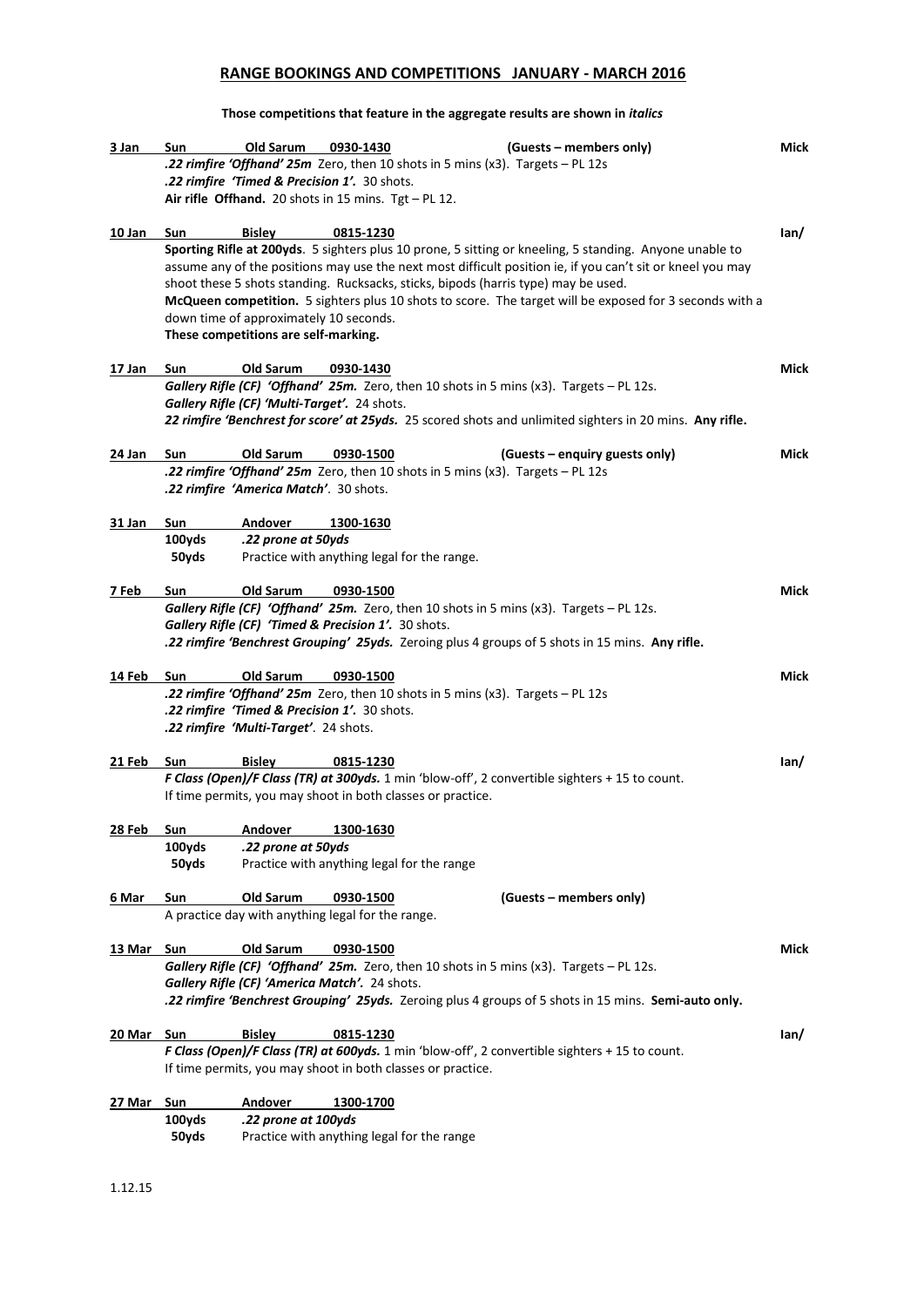## **XMAS COMPS 25M OLD SARUM 6 DEC 2015**

| Name                                     | Score | Posn           |
|------------------------------------------|-------|----------------|
| .22 rimfire, benchrest - any rifle       |       | 'Darts'        |
| Julian Mackie                            | 549   | 1              |
| <b>Mick East</b>                         | 535   | $\overline{2}$ |
| Ross Pritchard                           | 513   | 3              |
| <b>Simon Rogers</b>                      | 499   | 4              |
| <b>Paul Phillips</b>                     | 452   | 5              |
| lan Smedley                              | 421   | 6              |
| Chris Dauwalder                          | 389   | 7              |
| Simon East                               | 358   | 8              |
| Pete Smith                               | 355   | 9              |
| Simon Osborne                            | 348   | 10             |
| <b>Steve Winder</b>                      | 347   | 11             |
| Phillip Ludgate                          | 345   | 12             |
| Paul Storrer                             | 317   | 13             |
| Ali Bamford                              | 299   | 14             |
| Matt Mercer                              | 293   | 15             |
| Steve Pinkney                            | 271   | 16             |
| Lisa Brady                               | 214   | $17=$          |
| Harold Isaac                             | 214   | $17=$          |
| Sasha Brady (J)                          | 209   | 19             |
| Lee Tapper                               | 183   | 20             |
| <b>Steve Monk</b>                        | 182   | 21             |
| <b>Richard Clapp</b>                     | 165   | 22             |
| <b>Brian Biggs</b>                       | 156   | 23             |
| <b>Matt Stares</b>                       | 150   | 24             |
| Emily Monk (J)                           | 146   | 25             |
| Simon Lagden                             | 140   | 26             |
| Katy Bacon                               | 137   | 27             |
| Mike Boakes                              | 123   | 28             |
| Elke Schaub                              | 119   | $29=$          |
| <b>Tony Butler</b>                       | 119   | $29=$          |
| <b>Steve Mercer</b>                      | 113   | 31             |
| <b>Brendon Brady</b>                     | 109   | 32             |
| Neil Wragg (G)                           | 108   | 33             |
| .22 rimfire, benchrest - semi-auto rifle |       |                |
| Pete Smith                               | 285   | 1              |
| Mick East                                | 280   | 2              |
| Simon East                               | 255   | 3              |
| Ali Bamford                              | 240   | 4              |
| <b>Ross Pritchard</b>                    | 225   | 5              |
| Matt Mercer                              | 215   | 6              |
| Julian Mackie                            | 200   | $7=$           |
| lan Smedley                              | 200   | $7=$           |
| Chris Dauwalder                          | 190   | $9 =$          |
| <b>Steve Mercer</b>                      | 190   | 9=             |
| Mike Boakes                              | 180   | 11             |
| <b>Paul Phillips</b>                     | 170   | 12             |
| Simon Osborne                            | 165   | 13             |
| Sasha Brady (J)                          | 150   | 14             |
| Harold Isaac                             | 145   | 15             |
| <b>Brian Biggs</b>                       | 140   | 16             |
| Chris Jenks                              | 120   | 17             |
| <b>Brendon Brady</b>                     | 110   | $18 =$         |
| Simon Lagden                             | 110   | $18 =$         |
| <b>Emily Monk</b>                        | 95    | 20             |

**.22 rimfire, benchrest – semi-auto rifle 'Circles'**